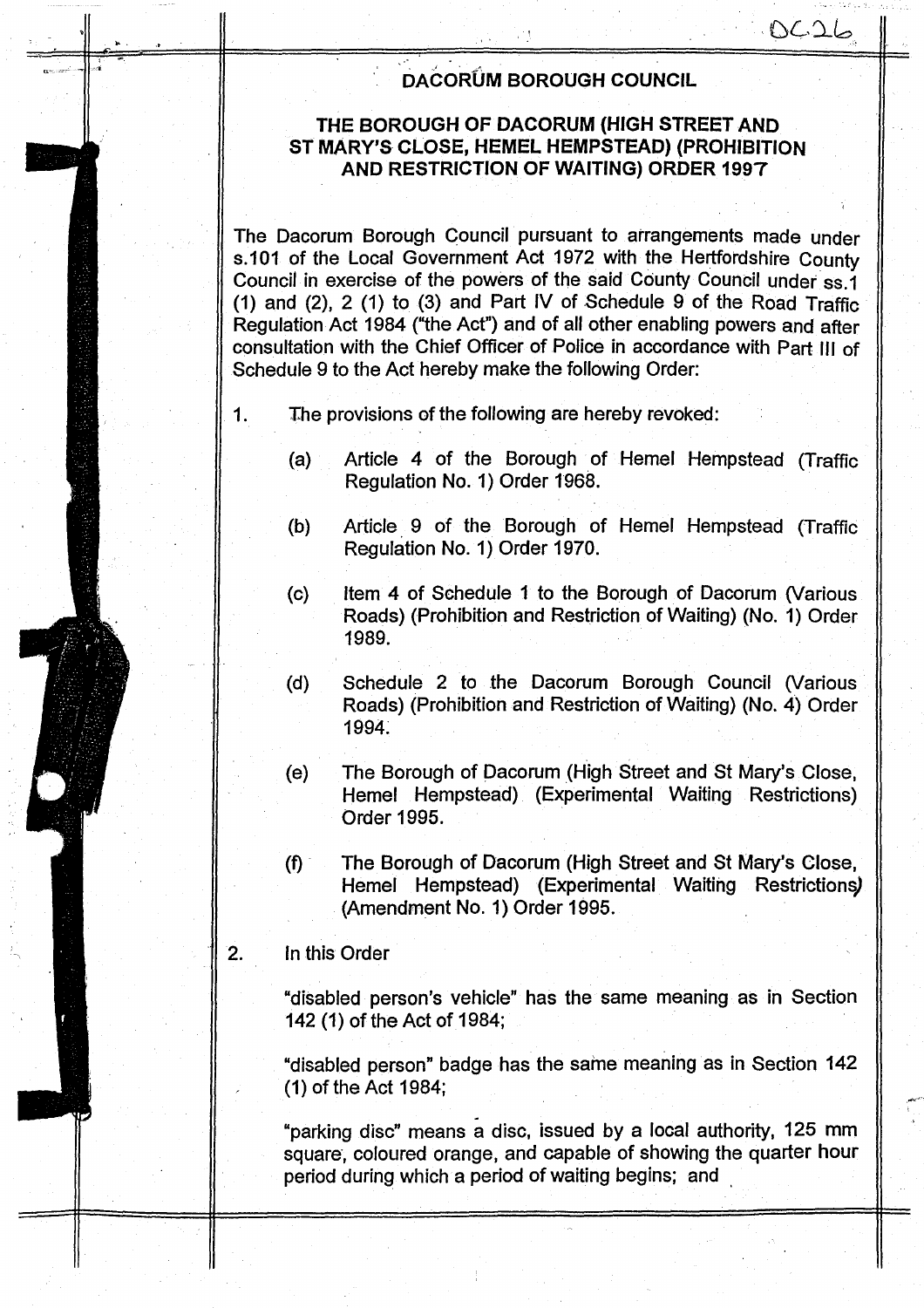"relevant position" means

- (i) a vehicle displays a disabled person's badge, issued before 2 March 1992 in the relevant position if;
	- (a) in the case of vehicle fitted with a front windscreen, the badge is exhibited thereon on the nearside of and immediately behind the windscreen and with its front facing forward so as to be legible from outside the vehicle; and
	- (b) in the case of a vehicle not fitted with a front windscreen, the badge is exhibited in a conspicuous position on the vehicle.
- (ii)- ;- a vehicle displays a disabled person's badge issued on or after 2 March 1992 in the relevant position if.
	- in the case of a vehicle fitted with a dashboard or.  $(a)$ fascia panel, the badge is exhibited thereon so that Part <sup>1</sup> of the badge is legible from outside the vehicle; or
	- (b) in the case of a vehicle not fitted with a dashboard or fascia panel, the badge is exhibited in a conspicuous position on the vehicle so that Part <sup>1</sup> of the badge is legible from outside the vehicle;
- $(iii)$  a vehicle displays a parking disc in the relevant position if:
	- (a) in the case of a vehicle fitted with a dashboard or fascia panel, the disc is exhibited thereon so that the quarter hour period during which the period of waiting began is legible from outside the vehicle; or
	- (b) in the case of a vehicle not so fitted, the disc is exhibited in a conspicuous position on the vehicle so that the quarter hour period during which the period of waiting began is legible from outside the vehicle.
- $3.$ Save as provided in Articles 8 and 9 of this Order, no person shall, except under the direction or with the permission of a police constable in uniform or a traffic warden, cause or permit any vehicle to wait at any time Monday to Saturday in the lengths of road specified in Schedule <sup>1</sup> to this Order.
- 4. Save as provided in Articles 8 and 9 of this Order, no person shall, except under the direction or with the permission of a police constable in uniform or a traffic warden, cause or permit any vehicle to wait between the hours of 8.00 am and 9.00 am Monday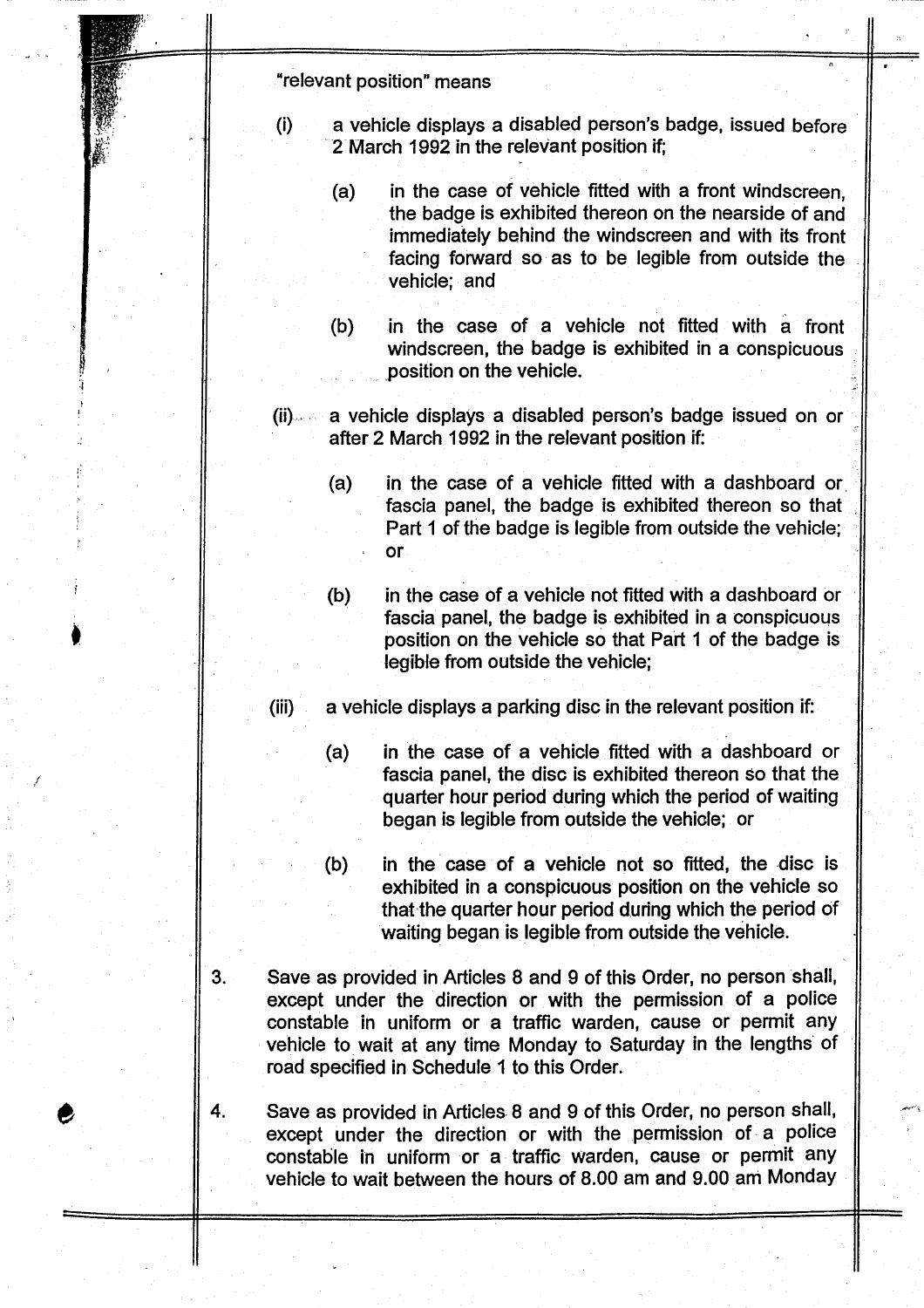to Saturday in the lengths of road specified in Schedule 2 to this Order.

5. Save as provided in Articles 8 and 9 of this Order, no person shall, except upon the direction or with the permission of a police constable in uniform or a traffic warden, cause or permit any vehicle to wait between the hours of <sup>9</sup> .00 am and 6.30 pm Monday to Saturday for a period in excess of 60 minutes in any 2 hours, return prohibited within <sup>1</sup> hour of a previous occasion, in the lengths of road specified in Schedule 3 to this Order.

Save as provided in Article 7 of this Order, no person shall, except upon the direction or with the permission of a police constable in uniform or a traffic warden, cause or permit any vehicle to wait at any time in the length of road specified in Schedule 4 to this Order.

6.

7.

Nothing in Articles 5 and 6 of this Order shall render it unlawful to cause or permit a disabled person's vehicle which displays in the relevant position a disabled person's badge to wait in the lengths of road referred to in the said Article.

8. (1) Nothing in Articles 3, 4 and 5 of this Order shall render it unlawful to cause or permit any vehicle to wait in the lengths of road specified therein for so long as may be necessary to enable:

- (a) a person to board or alight from the vehicle;
- (b) the vehicle, if it cannot conveniently be used for such purpose in any other road, to be used in connection with any of the following operations, namely:
	- (i) building industrial and demolition operations;
	- (ii) the removal of any obstruction to traffic;
	- (iii) . the maintenance, improvement or reconstruction of the said length of road;
	- (iv) the laying, erection, alteration or repair in or on land adjacent to the said length of road of any sewer or of any main, pipe or apparatus for the supply of gas, water or electricity or of any<br>telecommunications apparatus defined in telecommunications apparatus paragraph <sup>1</sup> (i) of the Telecommunications Code contained in Schedule 2 of the Telecommunications Act 1984;

(v) to a vehicle being used for Fire Brigade, Ambulance or Police purposes;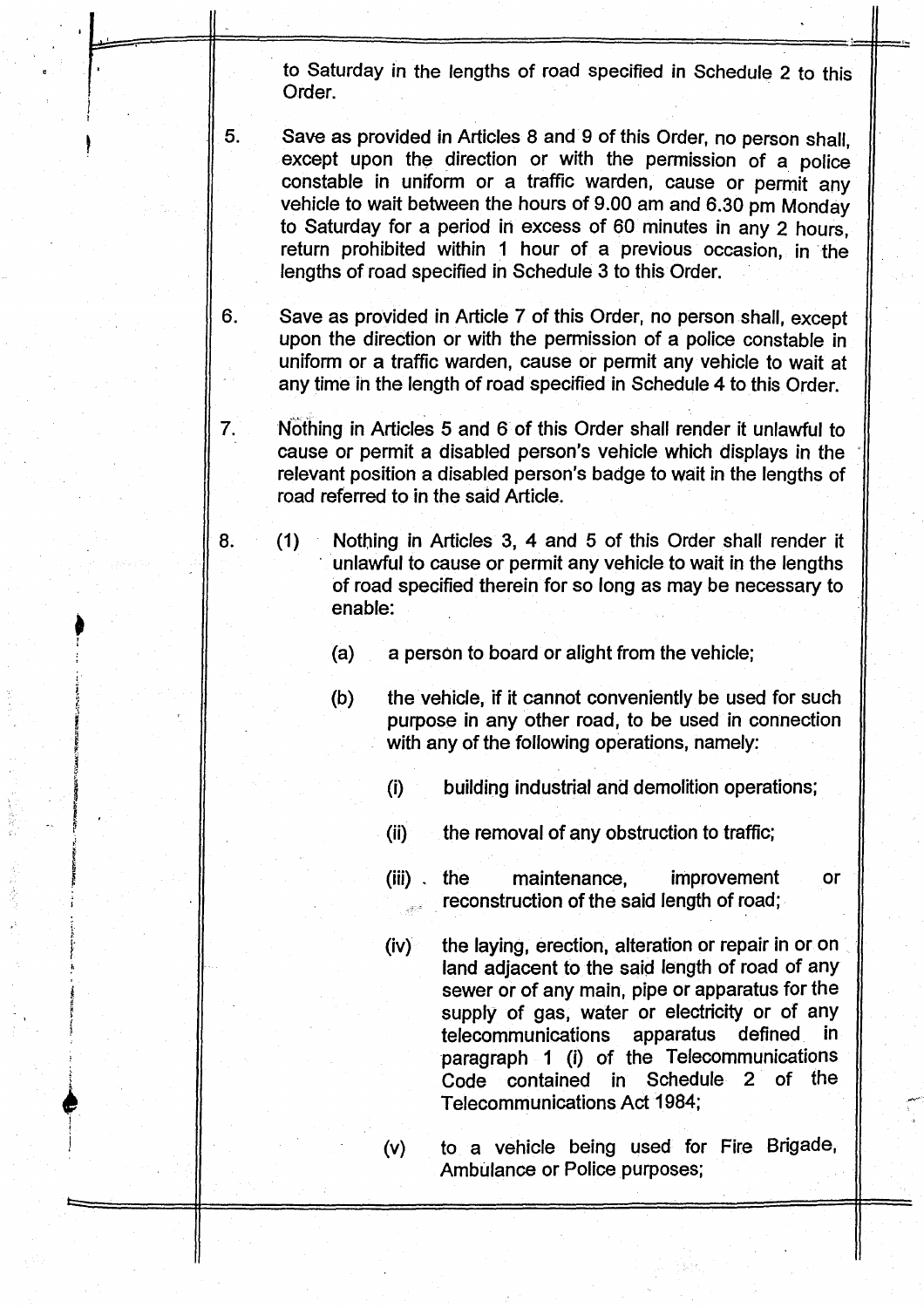- (c) the vehicle, if it cannot conveniently be used for such purposes in any other road, to be used in the service of a local authority or of a water authority in pursuance of statutory powers or duties ;
- (d) the vehicle to be used for the purpose of delivering or collecting postal packets as defined in section 87 of the Post Office Act 1953.

(2) Nothing in Articles 3, 4, and 5 of this Order shall render it unlawful to cause or permit security vehicles to wait in any of the lengths of road specified in those Articles for the purpose of delivery to or collecting from any Bank or Building Society within the road any monies, securities or valuables for the length of time that is required to make such deliveries or collections.

 $(3)$ Nothing in Articles 3, 4 and 5 of this Order shall render it unlawful to cause or permit any vehicle to wait for so long as may be necessary for the purpose of enabling goods to be loaded on or unloaded from the vehicle in the lengths of road specified in Schedules 1, 2 and 3 to this Order.

Nothing in Articles 3 and 4 of this Order shall render it unlawful to cause or permit a disabled person's vehicle which displays in the relevant position a- disabled person's badge and a parking disc (on which the driver, or other person in charge of the vehicle, has marked the time at which the period of waiting began) to wait in the length of road referred to in the said Articles for a period not exceeding three hours (not being a period separated by an interval of less than one hour from a previous period of waiting by the same vehicle in the same length of the road).

- 10. The Interpretation Act 1978 shall apply for the interpretation of this Order as it applies for the interpretation of an Act of Parliament.
- 11. The restrictions imposed by this Order shall be in addition to and not in derogation from any restriction or requirement imposed by any Regulation made or having effect as if made under the Act of 1984 or by or under any other enactment.
- 12. This Order may be cited as "The Borough of Dacorum (High Street and St Mary's Close, Hemel Hempstead) Prohibition and Restriction of Waiting) Order 1997 and shall come into operation on  $3rd$   $J\psi$ . 1997.

9.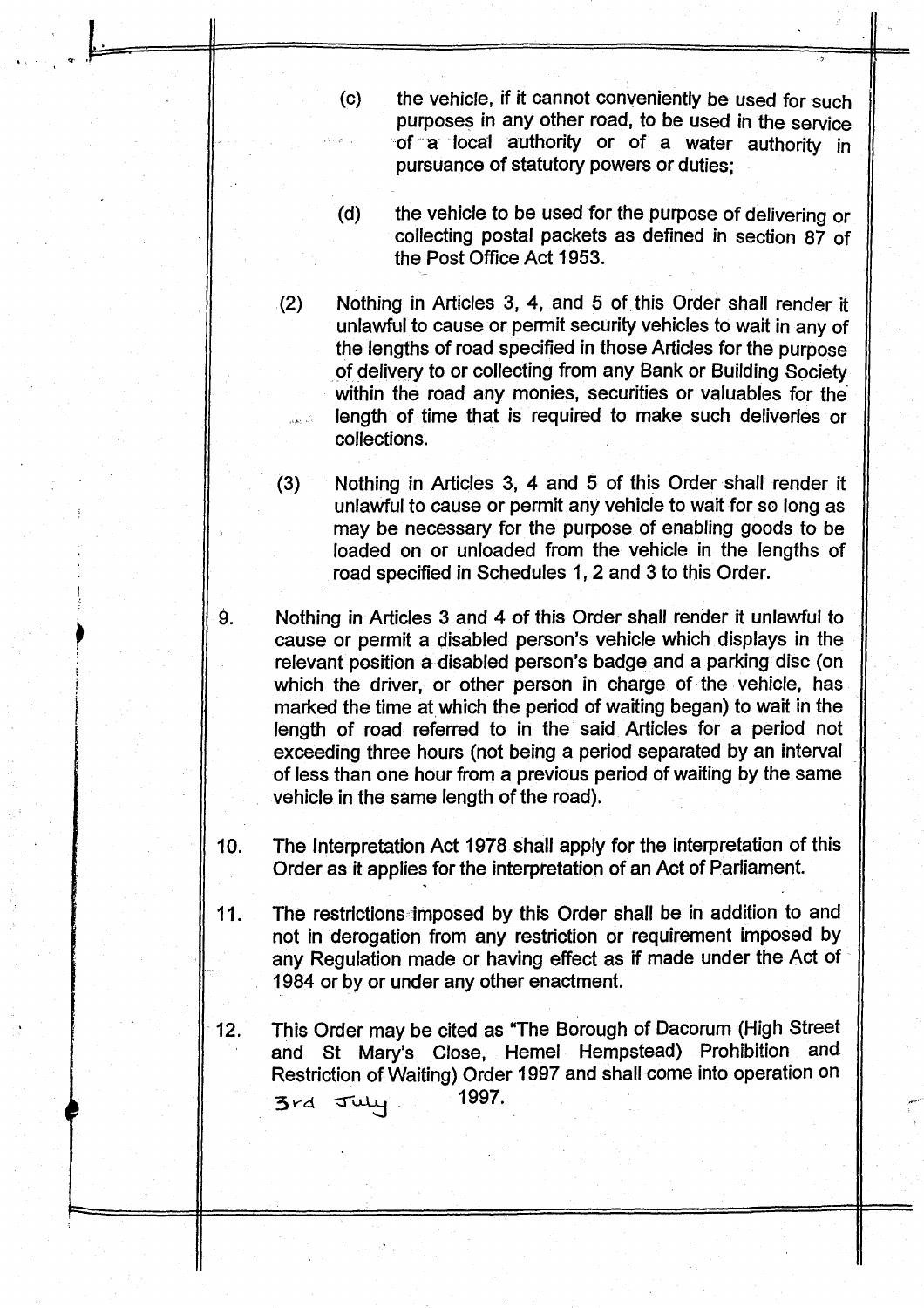The Common Seal of the DACORUM BOROUGH COUNCIL was hereunto affixed in the presence of:

Keiththam. Chief Executive

BEALREGISTER

S. Baller

Assistant Director (Law)

TO-HGHST/BS22

. G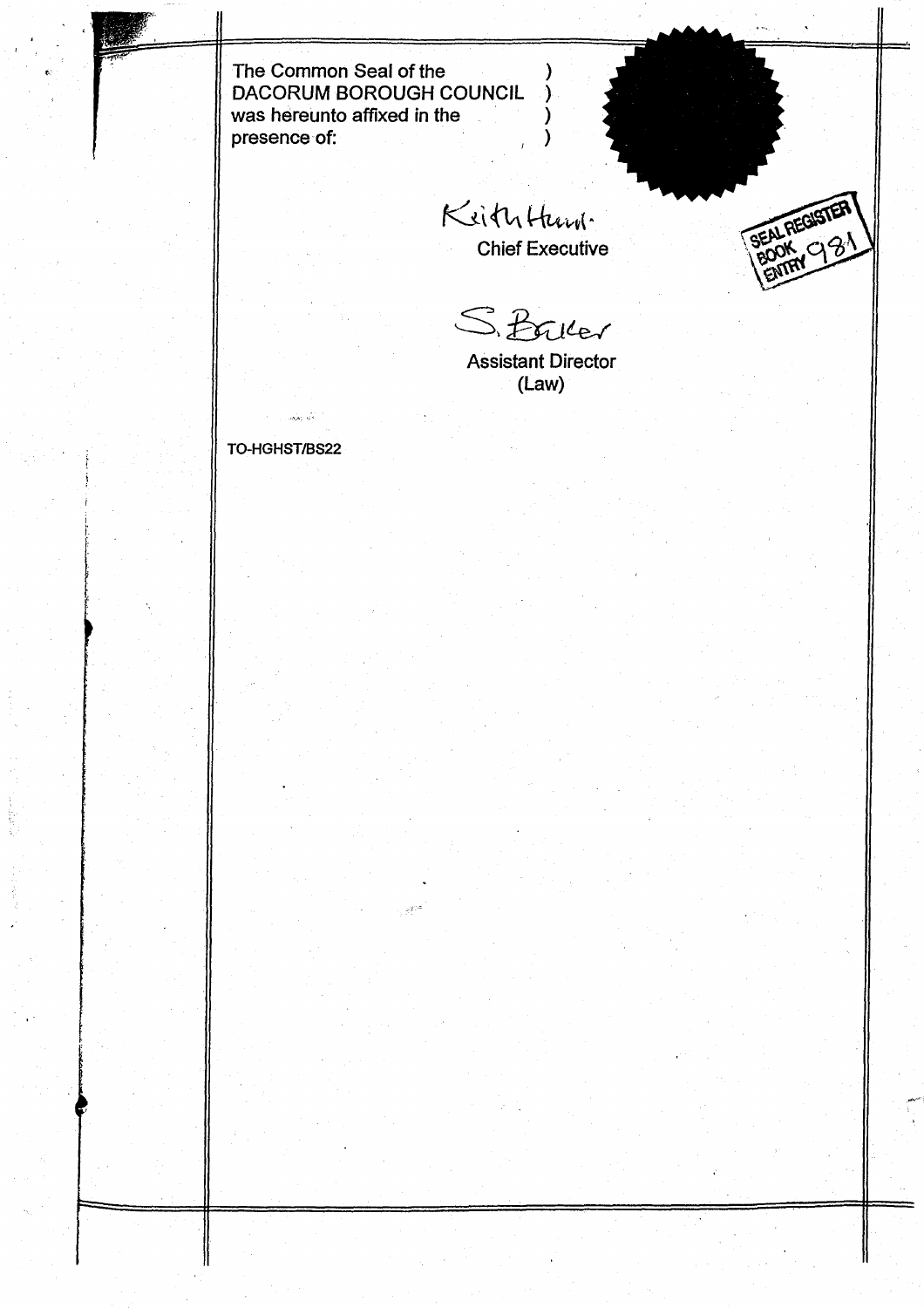#### **SCHEDULE 1**

#### NO WAITING AT ANY TIME **MONDAY TO SATURDAY**

# **High Street Hemel Hempstead**

#### East side:

- $\sqrt{a}$ from junction with Queensway northwards for 109 m:
- from a point 137 m north of  $\mathcal{A}(\mathfrak{b})$ Queensway northwards for 28 m;
	- from a point 181 m north of  $(c)$ Queensway northwards for 75 m:
	- from a point 278 m north of  $(d)$ Queensway northwards for 8 m;
	- $(e)$ from a point 291 m north of Queensway northwards for 8 m;
	- $(f)$ from a point 311 m north of Queensway northwards for 10 m;
	- from a point 339 m north of  $(g)$ Queensway northwards for 13 m;
	- $(h)$ from a point 368 m north of Queensway northwards to junction with Fletcher Way.

#### West side:

- $(a)$ from junction with Queensway northwards for 32 m;
- from a point 42 m north of  $(b)$ Queensway northwards for 47 m;
- from a point 99 m north of  $(c)$ Queensway northwards to a point opposite the centre line of the junction with Fletcher Way.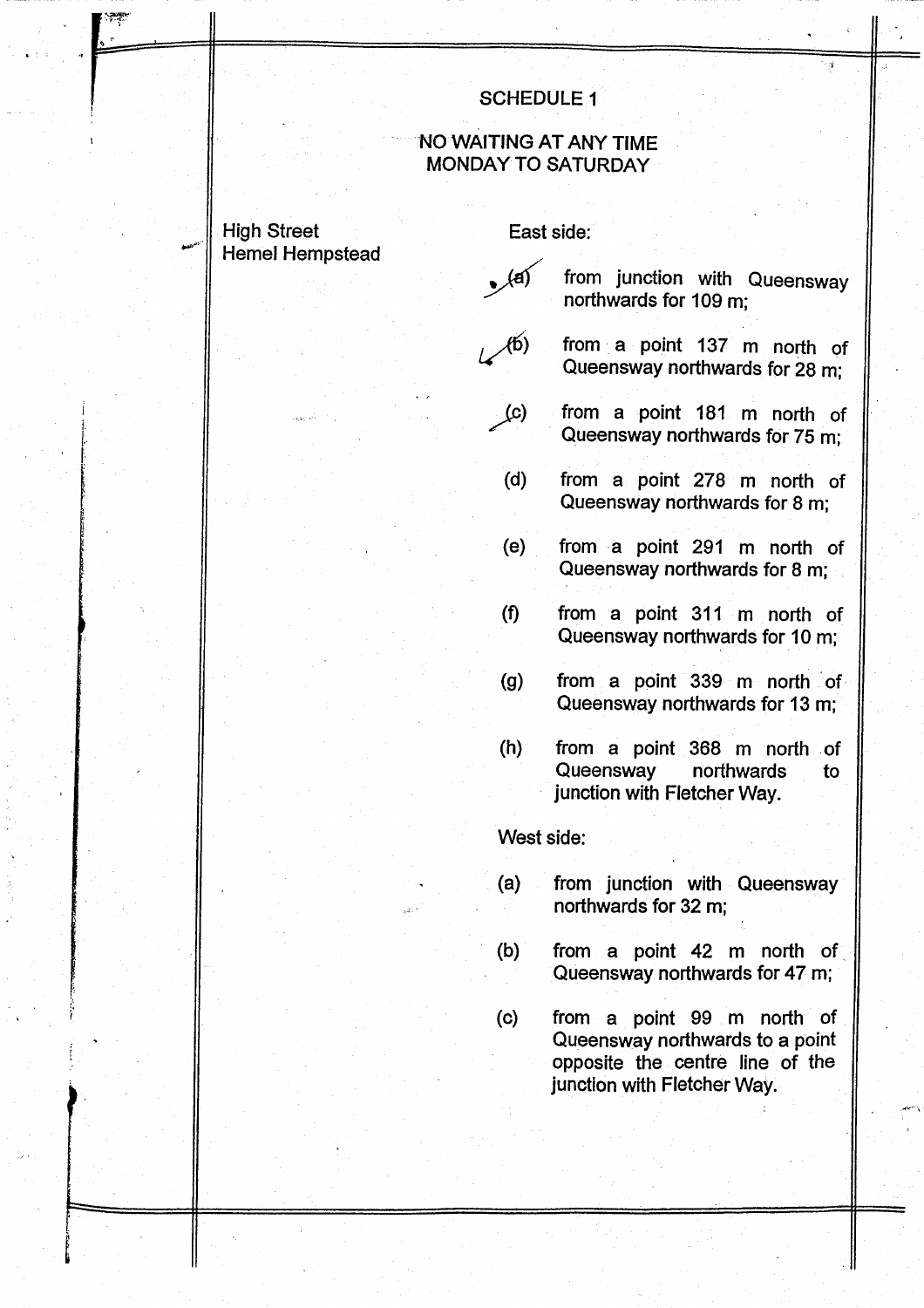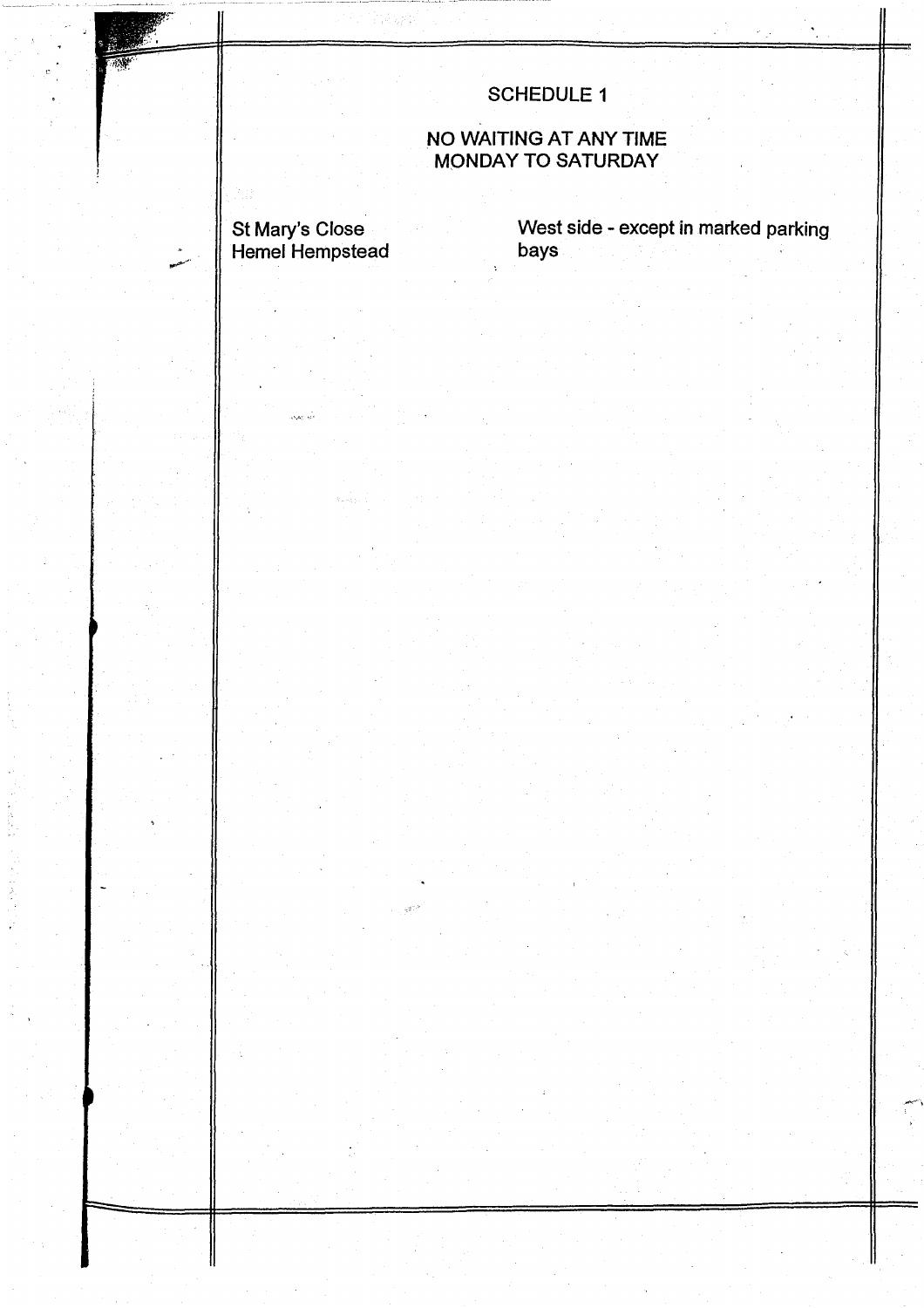#### SCHEDULE 2

#### NO WAITING BETWEEN 8.00 AM AND 9.00 AM MONDAY TO SATURDAY

High Street East side: Hemel Hempstead

- (a) from a point 109 m north of Queensway northwards for 28 m;
- /(b) from <sup>a</sup> point <sup>165</sup> m north of Queensway northwards for <sup>16</sup> m;

r

r

- (c) from a point 243 m north of Queensway northwards for <sup>22</sup> m;
- (d) from <sup>a</sup> point 270 m north of Queensway northwards for <sup>5</sup> m;
- (e) from <sup>a</sup> point 283 m north of Queensway northwards for <sup>12</sup> m;
- from <sup>a</sup> point 305 m north of  $(f)$ Queensway northwards for <sup>18</sup> m;
- from <sup>a</sup> point <sup>336</sup> m north of  $(g)$ Queensway northwards for <sup>16</sup> m.

West side:

- (a) from a point 32 m north of Queensway northwards for <sup>10</sup> m;
- (b) from <sup>a</sup> point <sup>89</sup> m north of Queensway northwards for <sup>10</sup> m.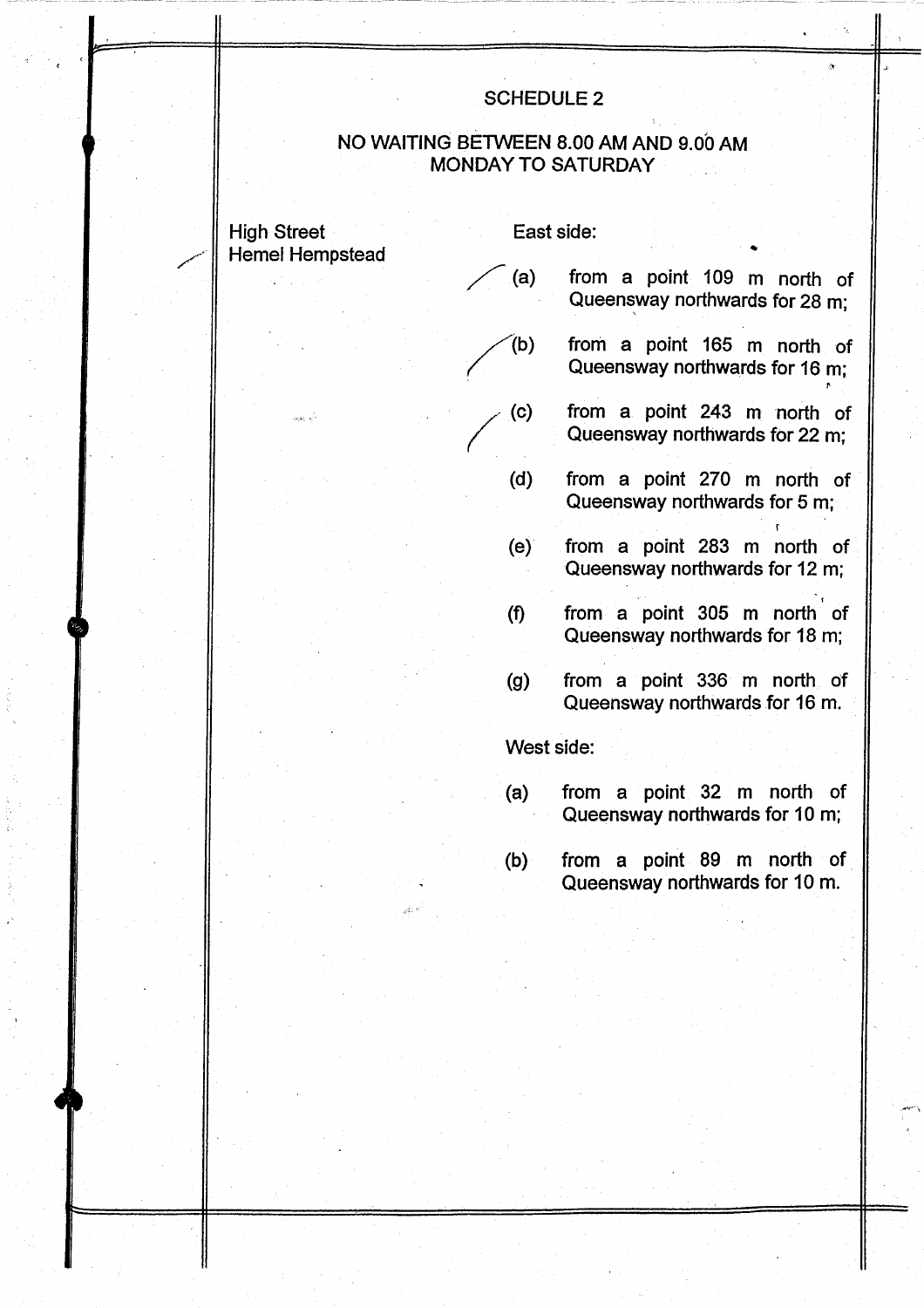# .SCHEDULE 3

## WAITING LIMITED TO 60 MINUTES IN ANY PERIOD OF 2 HOURS, RETURN PROHIBITED WITHIN <sup>1</sup> HOUR <sup>9</sup> .00 AM TO 6.30 PM MONDAY TO SATURDAY

#### High Street East side: Hemel Hempstead

- (a) from <sup>a</sup> point 109 m north of Queensway northwards for 28 m;
- (b) from <sup>a</sup> point <sup>165</sup> m north of Queensway northwards for <sup>16</sup> m;
- (c) from a point 243 m north of Queensway northwards for 22 m;
- (d) from <sup>a</sup> point 270 m north of Queensway northwards for <sup>5</sup> m;
- (e) from <sup>a</sup> point <sup>283</sup> m north of Queensway northwards for 12 m;
- (f) from <sup>a</sup> point 305 m north of Queensway northwards for 18 m;
- $(g)$  from a point 336 m north of Queensway northwards for <sup>16</sup> m.

#### West side:

- (a) from <sup>a</sup> point 32 m north of Queensway northwards for <sup>10</sup> m;
- (b) from <sup>a</sup> point <sup>89</sup> m north of Queensway northwards for <sup>10</sup> m;

St Mary's Close South and north sides in marked bays.

# Hemel Hempstead